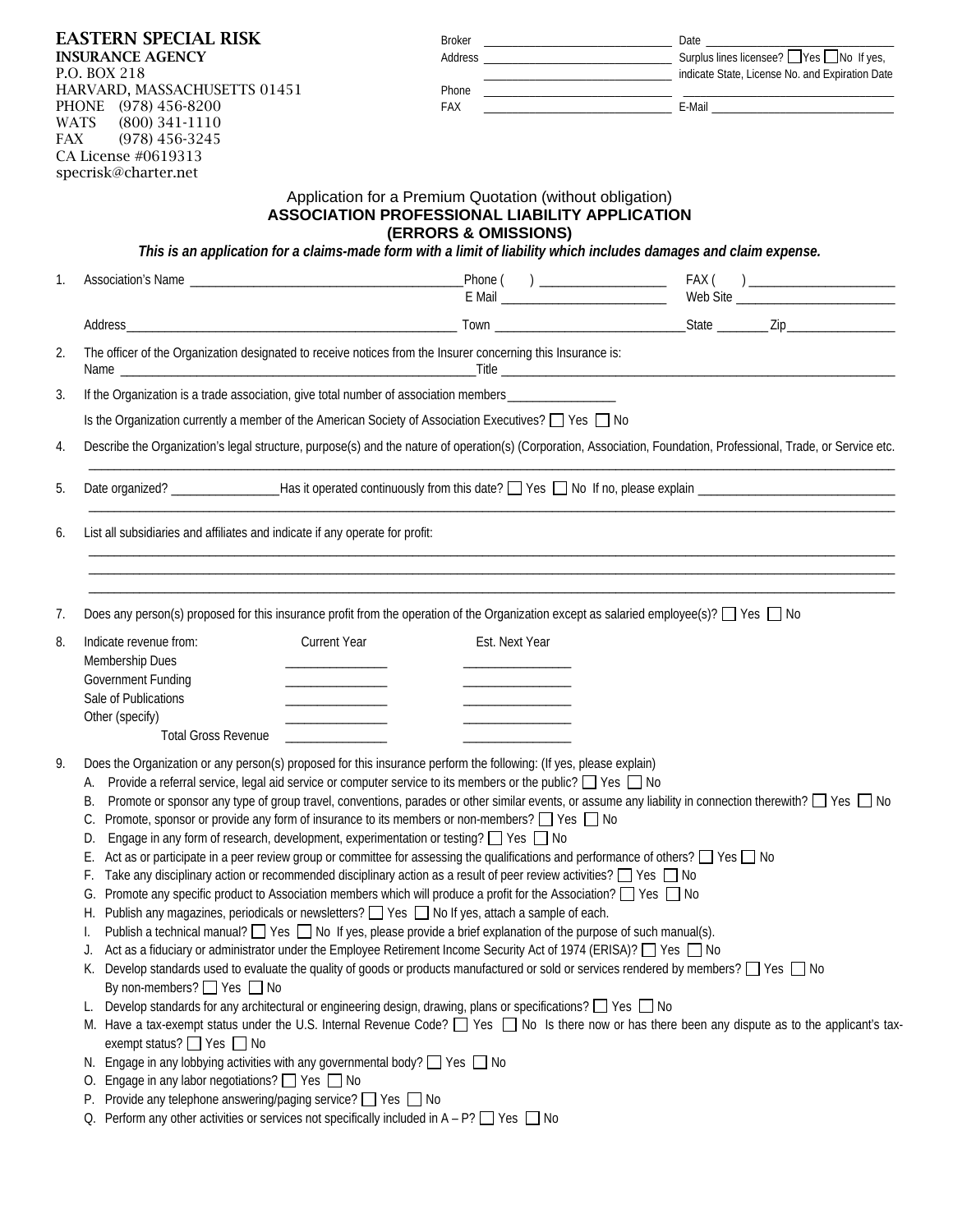| 10. | Does the Organization participate in or own any captive insurance operations? $\Box$ Yes $\Box$ No If yes, please answer the following:<br>A. Name and address of captive_<br><u> 1989 - Johann Stein, mars ann an t-Amhain ann an t-Amhain an t-Amhain an t-Amhain an t-Amhain an t-Amhain an </u>                                   |                                                                                                                                                                                                                                                                                                                                                                                                                                                                                                                       |  |  |  |  |  |  |
|-----|---------------------------------------------------------------------------------------------------------------------------------------------------------------------------------------------------------------------------------------------------------------------------------------------------------------------------------------|-----------------------------------------------------------------------------------------------------------------------------------------------------------------------------------------------------------------------------------------------------------------------------------------------------------------------------------------------------------------------------------------------------------------------------------------------------------------------------------------------------------------------|--|--|--|--|--|--|
|     | How long has captive been in business? ______________<br>В.<br>the control of the control of the control of the control of the control of the control of the control of the control of the control of the control of the control of the control of the control of the control of the control                                          |                                                                                                                                                                                                                                                                                                                                                                                                                                                                                                                       |  |  |  |  |  |  |
|     | C.<br>D.                                                                                                                                                                                                                                                                                                                              | Does the captive use an outside Administrator? $\Box$ Yes $\Box$ No<br>What types of insurance program(s) is provided by the captive? _                                                                                                                                                                                                                                                                                                                                                                               |  |  |  |  |  |  |
|     |                                                                                                                                                                                                                                                                                                                                       | Does the captive write insurance for any individuals or associations other than its own members? T Yes T No If yes, Please give details.                                                                                                                                                                                                                                                                                                                                                                              |  |  |  |  |  |  |
| 11. |                                                                                                                                                                                                                                                                                                                                       | Does the Organization sponsor any personal retirement, profit sharing or savings plan or employee benefit program for the benefit of the organization's<br>employees as established under the Employee Retirement Income Security Act of 1974? $\Box$ Yes $\Box$ No If yes, please answer the following:<br>A. List below all plan(s) and names(s) of Trustee(s). This list should include any Pension Plan(s), Retirement Plan(s), Profit Sharing and Savings Plan(s).<br>Please provide a copy of all plans listed: |  |  |  |  |  |  |
|     |                                                                                                                                                                                                                                                                                                                                       | Name of Plan<br>Name of Trustee(s)/Administrator(s)                                                                                                                                                                                                                                                                                                                                                                                                                                                                   |  |  |  |  |  |  |
|     | В.                                                                                                                                                                                                                                                                                                                                    | List all other Employee Welfare Benefit Plans.<br>Name of Plan<br>Name of Insurance Carrier<br>Name of Trustee(s)/Administrator(s)                                                                                                                                                                                                                                                                                                                                                                                    |  |  |  |  |  |  |
|     |                                                                                                                                                                                                                                                                                                                                       | C. Are any of the Organization's Employee Welfare Benefit Plans self-insured? □ Yes □ No<br>Are any Plan(s) listed in 11A or 11B above Multi-Employer Plans (Union Plans)? □ Yes □ No                                                                                                                                                                                                                                                                                                                                 |  |  |  |  |  |  |
|     |                                                                                                                                                                                                                                                                                                                                       | E. Is primary discretion over investments of assets of any plan(s) listed in Question 11A vested in Directors, Officers or employees of the Organization?<br>$\Box$ Yes $\Box$ No                                                                                                                                                                                                                                                                                                                                     |  |  |  |  |  |  |
|     |                                                                                                                                                                                                                                                                                                                                       | F. Do any of the Plan(s) have holdings in other corporations or partnerships which are greater than 10% of the outstanding ownership? $\Box$ Yes $\Box$ No<br>G. Does the plan employ the services of:                                                                                                                                                                                                                                                                                                                |  |  |  |  |  |  |
|     |                                                                                                                                                                                                                                                                                                                                       | Any professional investment advisory firm? □ Yes □ No                                                                                                                                                                                                                                                                                                                                                                                                                                                                 |  |  |  |  |  |  |
|     |                                                                                                                                                                                                                                                                                                                                       | Any professional actuarial firm? ■ Yes ■ No                                                                                                                                                                                                                                                                                                                                                                                                                                                                           |  |  |  |  |  |  |
|     |                                                                                                                                                                                                                                                                                                                                       | Date of last actuarial assessment _____<br>Did assessment contain qualifications? $\Box$ Yes $\Box$ No If yes please provide a copy.                                                                                                                                                                                                                                                                                                                                                                                  |  |  |  |  |  |  |
|     |                                                                                                                                                                                                                                                                                                                                       | H. Does the Organization or any person(s) proposed for this insurance administer or act in a capacity as a fiduciary of any Pension Plan(s) or Welfare Plans(s)                                                                                                                                                                                                                                                                                                                                                       |  |  |  |  |  |  |
|     |                                                                                                                                                                                                                                                                                                                                       | for the Benefit of any of its members? $\Box$ Yes $\Box$ No If yes, please give details.                                                                                                                                                                                                                                                                                                                                                                                                                              |  |  |  |  |  |  |
|     | L.                                                                                                                                                                                                                                                                                                                                    | If question 11 is yes, one copy of each of the following documents is attached and made a part of this Proposal. For Plan(s) listed in questions 11A                                                                                                                                                                                                                                                                                                                                                                  |  |  |  |  |  |  |
|     |                                                                                                                                                                                                                                                                                                                                       | Latest 5500 Form Completed.                                                                                                                                                                                                                                                                                                                                                                                                                                                                                           |  |  |  |  |  |  |
|     |                                                                                                                                                                                                                                                                                                                                       | Latest Financial Statement of Plan(s)<br>List of Plan Assets including detail of investments (If Plan(s) are insured or in pooled funds and the investment information does not exist, please give total                                                                                                                                                                                                                                                                                                              |  |  |  |  |  |  |
|     |                                                                                                                                                                                                                                                                                                                                       | yearly contributions from the date the Plan was established to present). \$                                                                                                                                                                                                                                                                                                                                                                                                                                           |  |  |  |  |  |  |
|     |                                                                                                                                                                                                                                                                                                                                       | 12. Does the Organization or any person(s) proposed for this insurance maintain primary personal injury coverage or publishers liability insurance (libel, slander,<br>etc.)? $\Box$ Yes $\Box$ No                                                                                                                                                                                                                                                                                                                    |  |  |  |  |  |  |
| 13. |                                                                                                                                                                                                                                                                                                                                       | Has any similar insurance to that proposed herein on behalf of the Organization been declined, cancelled or non-renewed? $\Box$ Yes $\Box$ No If yes, give date(s),                                                                                                                                                                                                                                                                                                                                                   |  |  |  |  |  |  |
|     | 14. Previous Directors' and Officers' Liability insurance or Association Professional Liability insurance (Please attach copy)<br>$Limit$ <sub>--</sub><br>Insurer<br><u> 1989 - Johann John Stein, mars an deus Amerikaansk kommunister (* 1958)</u>                                                                                 |                                                                                                                                                                                                                                                                                                                                                                                                                                                                                                                       |  |  |  |  |  |  |
|     |                                                                                                                                                                                                                                                                                                                                       |                                                                                                                                                                                                                                                                                                                                                                                                                                                                                                                       |  |  |  |  |  |  |
|     |                                                                                                                                                                                                                                                                                                                                       |                                                                                                                                                                                                                                                                                                                                                                                                                                                                                                                       |  |  |  |  |  |  |
|     |                                                                                                                                                                                                                                                                                                                                       | Has coverage been maintained on an uninterrupted basis? □ Yes □ No                                                                                                                                                                                                                                                                                                                                                                                                                                                    |  |  |  |  |  |  |
| 15. |                                                                                                                                                                                                                                                                                                                                       | Within the last five years, has the organization received any Inquiry, Complaint, or Notice of Hearing from any State or Federal Regulatory Authority or<br>Congressional or Legislative Committee? ■ Yes ■ No If yes, give details.                                                                                                                                                                                                                                                                                  |  |  |  |  |  |  |
| 16. | Within the last five years, has any claim or suit been made or is any claim or suit now pending against the Organization or any other person(s) proposed for this<br>insurance? $\Box$ Yes $\Box$ No If yes, please provide details.                                                                                                  |                                                                                                                                                                                                                                                                                                                                                                                                                                                                                                                       |  |  |  |  |  |  |
| 17. |                                                                                                                                                                                                                                                                                                                                       | Has any suit or legal action been filed by or on behalf of the Organization against any person(s) proposed for this insurance? $\Box$ Yes $\Box$ No If yes, please<br>provide details.                                                                                                                                                                                                                                                                                                                                |  |  |  |  |  |  |
|     | 18. Is the undersigned or any other person(s) proposed for this insurance aware of any fact, circumstance or situation involving the Organization, its affiliates or its<br>subsidiaries or the Directors/Trustees Officers Employees Volunteers or Committee Members of the Organization or its affiliates or its subsidiaries which |                                                                                                                                                                                                                                                                                                                                                                                                                                                                                                                       |  |  |  |  |  |  |

| 8.   Is the undersigned or any other person(s) proposed for this insurance aware or any fact, circumstance or situation involving the Organization, its affiliates or its |
|---------------------------------------------------------------------------------------------------------------------------------------------------------------------------|
| subsidiaries or the Directors/Trustees, Officers, Employees, Volunteers, or Committee Members of the Organization or its affiliates or its subsidiaries which             |
| he/she has reason to believe might result in any future claim which would fall within the scope of the proposed insurance? The Summer of the probase provide              |
| details.                                                                                                                                                                  |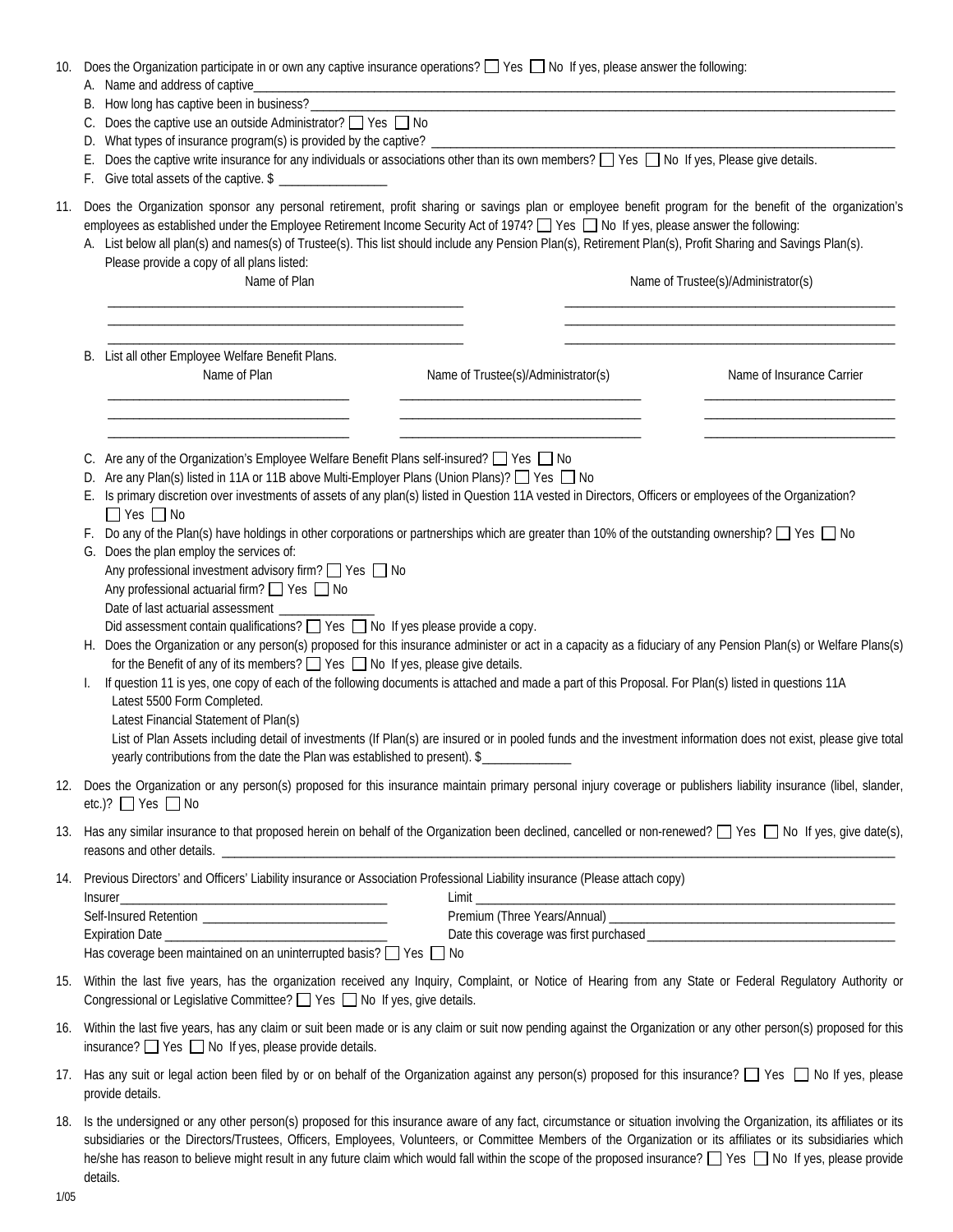As respects to questions 15, 16, 17 and 18, it is agreed that if such knowledge of any such claim, fact, circumstance or situation exists, any claim or action subsequently arising therefrom shall be excluded from coverage under the proposed insurance.

The undersigned authorized Officer of the Organization on behalf of the Organization and all person(s) proposed for this insurance, declares that to the best of their knowledge and belief the statements set forth herein are true and correct and that reasonable efforts have been made to obtain sufficient information from each and every person proposed for this insurance to facilitate the proper and accurate completion of this Application. The undersigned further agrees that if any significant adverse change in the condition of the applicant is discovered between the date of this Application and the effective date of the policy, which would render this application inaccurate or incomplete, notice of such change will be reported in writing to the insurer immediately.

Although the signing of this Application does not bind the under signed on behalf of the Organization or any person(s) proposed for this insurance, to effect insurance, the undersigned, on behalf of those person(s) proposed for this insurance and the Organization, agrees that this form and the information furnished pursuant hereto shall be the basis of the contract should a Policy be issued and this form will be attached to and become part of the Policy. The insurer is hereby authorized to make any investigation and inquiry it deems necessary in connection with this Application.

| Signature |                                                  | Capacity |  |
|-----------|--------------------------------------------------|----------|--|
|           | Chairman of the Board or Chief Executive Officer |          |  |
| Date      | Organization                                     |          |  |

## **Important: One copy of each of the following documents is attached to and made a part of this application:**

- a. Complete copies of the Organization's last two annual reports or annual audit/examination (one for each year) or Federal tax returns if audited statements are not maintained..
- b. Copy of the Organization's Articles of Incorporation/Charter
- c. Copy of the Organizations by-laws and Constitution
- d. The Association's publications (newsletter, journals, etc.)
- e. A list of all present Directors/Trustees and Officers, their positions and affiliations

Note: This Application and all exhibits shall be treated in strictest confidence.